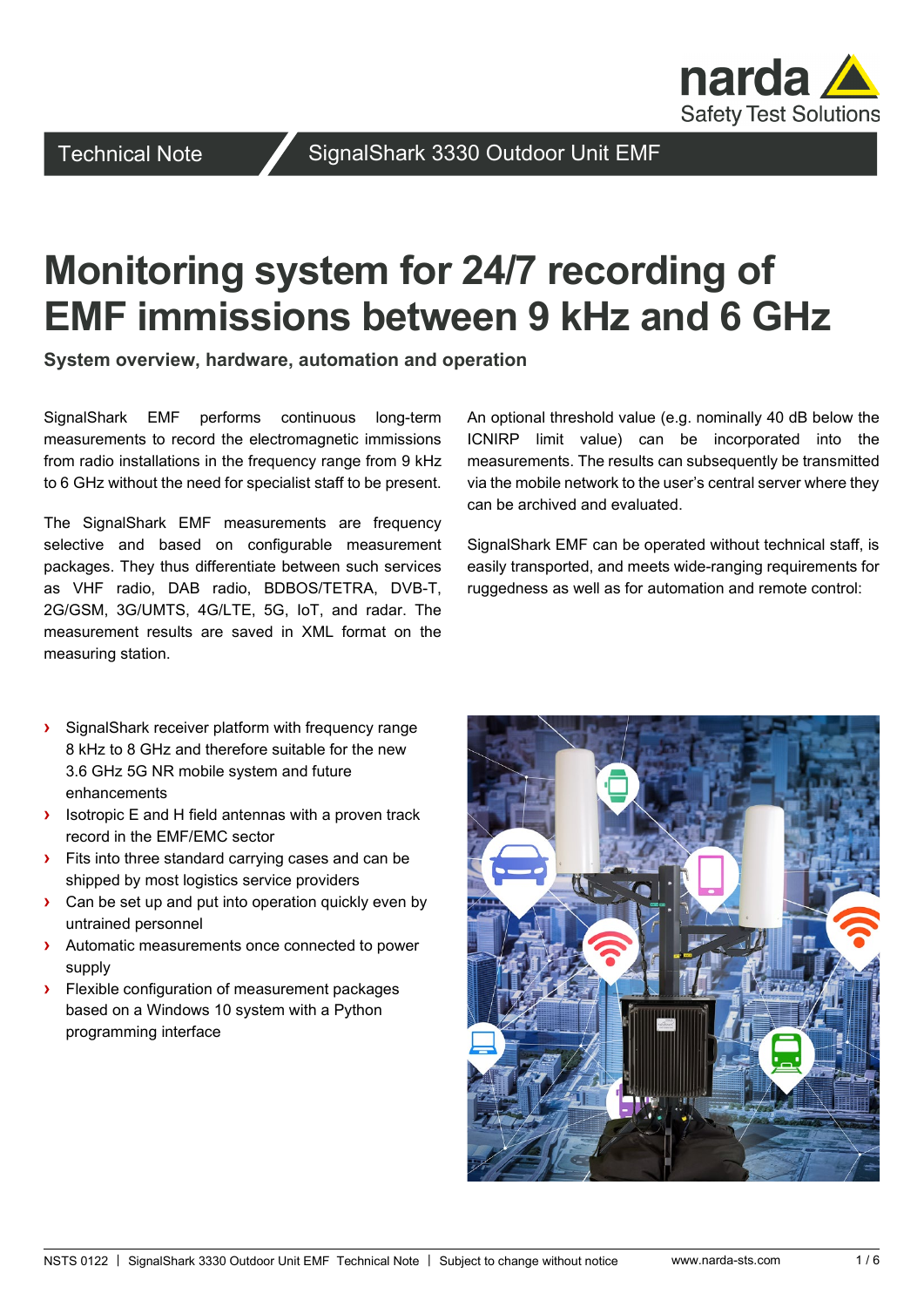

## **System overview**

The technological basis of the measurement system is the SignalShark 3330 Outdoor Unit real time receiver. This is operated with two isotropic antennas fitted with radomes that were designed for the EMF/EMC sector. Specifically, they are an H field antenna for the frequency range from 9 kHz to 250 MHz and an E field antenna with a frequency range of 200 MHz to 6 GHz.

The receiver and antennas of the SignalShark EMF are mounted on a plug-together metal stand. Tear resistant bags that can be filled with water, gravel, or sand as ballast are used to secure the SignalShark EMF against strong winds by distributing them as needed on the base elements of the stand.

SignalShark EMF is transported in three standard, rugged, lockable wheeled cases with carry handles for transport and can be shipped as freight using the majority of logistics services.

Once it has been set up and connected to the power network, the SignalShark EMF starts automatically and begins making measurements. It runs a predefined measurement package that either covers the entire frequency range (9 kHz – 6 GHz) or only parts of the range using adjustable measurement parameters. The number of measurements can be determined by the measurement package as well as by specifying a time period.

The measurement results are stored as an XML format file on the SignalShark EMF and include the following in addition to the field strength values for each frequency point: date, time, GPS position, and temperature.

The SignalShark EMF transmits the latest measurement results it has produced once per hour (or at a selectable interval) to the user's server. A built in mobile communications gateway in the SignalShark is used for this. The SignalShark EMF does not perform any measurements while this transmission takes place to

ensure that this does not affect the measurement results. If the SignalShark EMF is unable to transmit the results because there is no mobile network connection, the results will be stored for at least ten days. Alternatively, remote desktop access can be used to transfer data manually.

Access to the SignalShark EMF system is very transparent: The SignalShark platform is based on a computer running Windows 10. Software running on the device can be closed or minimized when the SignalShark operating system needs to be used, such as when opening log files. Because it acts just like a computer that can be accessed through a network, it is even possible to make connections to the SignalShark EMF using the remote desktop protocol (RDP).

The frequencies to be measured and the necessary parameters can be specified by the user in XML based measurement packages. These are read and converted into measurements by the Python based SignalSharkEMFBU software installed on the SignalShark EMF.

The SignalShark EMF is supplied with a measurement package file that can be used as a basis for individual customizations.

No programming expertise is needed to configure, select, and start a measurement package. Using the separately available Python based SignalSharkEMFPC PC software, users can use a simple graphical interface to select the main parameters of a measurement package such as the start and end frequencies of the frequency band of interest, the measurement bandwidth (RBW) and measurement time. The parameters are saved in an XML file and transmitted to one or more SignalShark EMF measuring stations out in the field.



*Fig. 1. SignalShark EMF measuring station*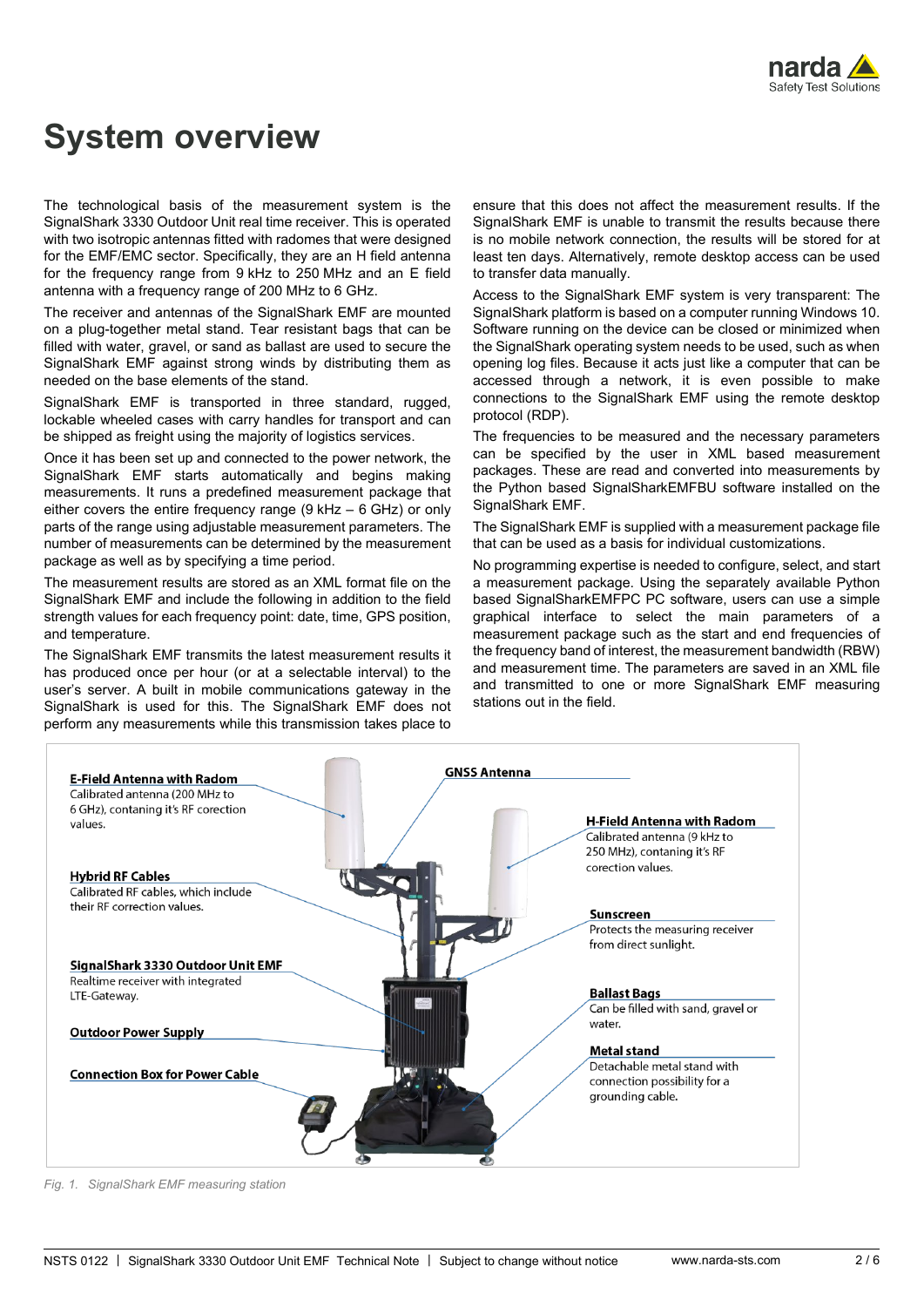

## **SignalShark receiver platform**

There are several different instrument types in the SignalShark family:

- **›** SignalShark 3310 Handheld
	- A portable, battery operated real time spectrum and signal analyzer with display for tracing radio interference on the move
- **›** SignalShark 3320 Remote Unit
	- A receiver designed for fixed, indoor installation (e.g. in a rack) for stationary or vehicle-based radio monitoring
- **›** SignalShark 3330 Outdoor Unit
	- A receiver designed for fixed, outdoor installation for radio monitoring with connection facility for an automatic direction finding antenna. Available in POE and modem versions.
- **›** SignalShark 3330 Outdoor Unit EMF
	- › A receiver designed for fixed, outdoor installation with connection facilities for two EMF antennas and built in mobile communications gateway (3G, 4G) with integrated OpenVPN client.



*Fig. 2. SignalShark 3330 Outdoor Unit*

All members of the SignalShark family are based on the same RF module. This module packs into the smallest space the sensitivity, dynamic range, and speed that were previously typical of large laboratory based measuring instruments.

Downconverter antennas for the FR2 frequency range of the new 5G mobile communications standard are already part of the roadmap for the SRM / SignalShark family, so the system is well equipped to also handle future applications.

| 8 kHz – 8 GHz                                                                                                                   |
|---------------------------------------------------------------------------------------------------------------------------------|
| 50 GHz per second                                                                                                               |
| 40 MHz                                                                                                                          |
| 1 Hz to 6.25 MHz (stepwise)                                                                                                     |
| +Pk, RMS, -Pk, Avg, Sample                                                                                                      |
| RMS, -Pk, Avg, Sample,<br>+Pk.<br>Cpeak (quasi-peak), CRMS & CAvg                                                               |
| 1 MHz ≤ f ≤ 44 MHz<br>$<$ -160 dBm/Hz<br>44 MHz < f ≤ 3 GHz<br>$<$ -162 dBm/Hz<br>$3$ GHz $\lt$ f $\leq$ 8 GHz<br>< -152 dBm/Hz |
| $4 \text{ MHz} \leq f \leq 44 \text{ MHz}$<br>$>60$ dBm<br>42 MHz ≤ $f$ ≤ 8 GHz<br>40 dBm (typ.)                                |
| $3$ MHz $5 \leq 44$ MHz<br>> 26 dBm (typ.)<br>44 MHz < $f$ ≤ 3 GHz > 14 dBm (typ.)<br>$3 GHz < f \leq 8 GHz$<br>> 12 dBm (typ.) |
| -20 $^{\circ}$ C to +55 $^{\circ}$ C                                                                                            |
| IP 65                                                                                                                           |
| max. 60 W (230V AC)                                                                                                             |
| approx. 13 kg                                                                                                                   |
|                                                                                                                                 |

<sup>a</sup> Excerpt from SignalShark 3330 Outdoor Unit data sheet, NSTS 0820-E0369A

**b** SignalShark Outdoor Unit 3330/04 basic unit without antennas, stand or accessories

In addition, the SignalShark family is equipped with many different interfaces so that it can be used as part of a system or for individual applications:

- **›** User-specific measurement sequences can be set up and automated using a control interface based on Python scripts.
- **›** The VITA49.2 compliant I/Q streaming format enables transmission of FFT data and I/Q data as a data stream. These data streams can be offset against the results from other stations in order to calculate localization results, for example.
- **›** The fact that the SignalShark appears as a Windows 10 computer from the IT perspective means that there are many possibilities for linking it into a network and for installing and utilizing additional software that runs directly on the instrument itself.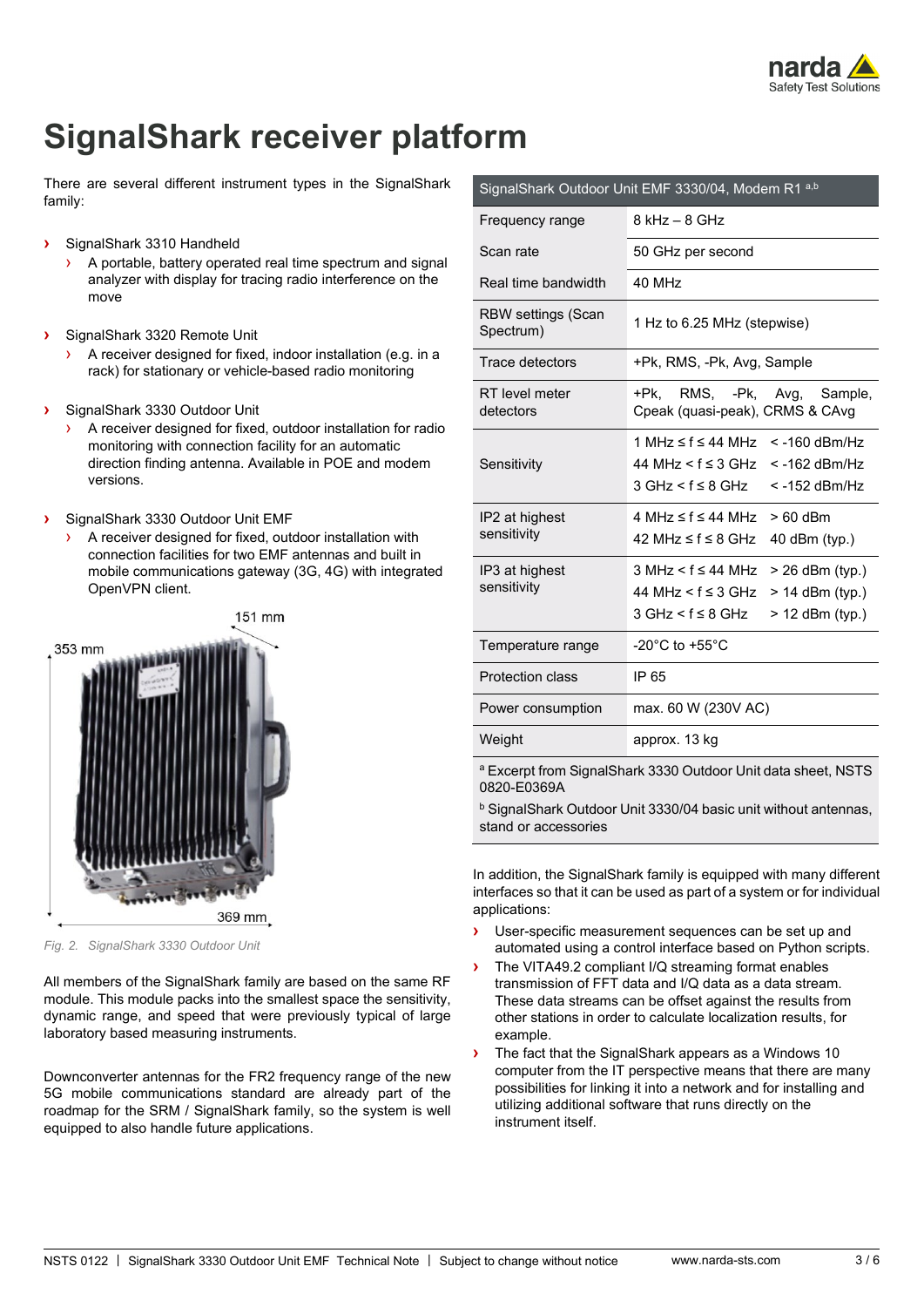

### **Measurement sensors / Antennas**

The measurement sensors for the SignalShark EMF are two antennas that have a proven track record in the EMF/EMC sector:

- **›** H field antenna (9 kHz 250 MHz)
- **›** E field antenna (200 MHz 6 GHz)

| SignalShark EMF antennas*         |                                                                                                     |
|-----------------------------------|-----------------------------------------------------------------------------------------------------|
| H field antenna                   | Probe Module 3581/901                                                                               |
| Frequency range                   | 9 kHz to 250 MHz                                                                                    |
| Dynamic range                     | 2.5 $\mu$ A/m to 560 mA/m                                                                           |
| Special features                  | Three axis isotropic antenna<br>with<br>correction factors stored in EEPROM in<br>the multipin plug |
| E field antenna                   | Probe Module 3502/901                                                                               |
| Frequency range                   | $200$ MHz to 6 GHz                                                                                  |
| Dynamic range                     | $0.14$ mV/m to 160 V/m                                                                              |
| Max. field strength               | 435 V/m                                                                                             |
| Special features                  | Three axis isotropic antenna with<br>correction factors stored in FFPROM in<br>the multipin plug    |
| *Further information upon request |                                                                                                     |

Both of these antennas allow frequency selective measurement of the H field or E field on three axes sequentially. Calculation of the total field strength is done by the SignalShark Outdoor Unit. The antennas provided here are "isotropic" antennas as commonly used in the EMF/EMC sector. It is also possible to use specific axes in both antennas for specific measurements if required.

As the two antennas together cover a frequency range from 9 kHz to 6 GHz, they can be used to capture most of the radio services that are in common use today. This includes the classic broadcast radio and mobile communications services, as well as the newly allocated 3.6 GHz frequency band for the new 5G standard.



*Fig. 3. Probe Module: Isotropic three axis EMF/EMC antenna in a radome, with antenna arm for mounting.*

Both the antennas are equipped with a radome and therefore comply with protection class IP 54.

There are two connectors to each antenna: RF signal (N connector) and Control (multipin plug). Each antenna is connected to the SignalShark 3330 Outdoor Unit EMF by a hybrid cable (approx. 1.5 m long).

The antenna factors stored in the multipin plug of the antenna together with the attenuation values stored in the multipin plug of the cable are automatically taken into account. This ensures that the SignalShark 3330 Outdoor Unit EMF always indicates the corrected field strength value.

The control cables are fed to the SignalShark RF module within the outdoor casing via an overvoltage protection circuit.

The two antennas are separated by about 700 mm and mounted at different heights on the SignalShark EMF system to reduce any mutual interference as much as possible.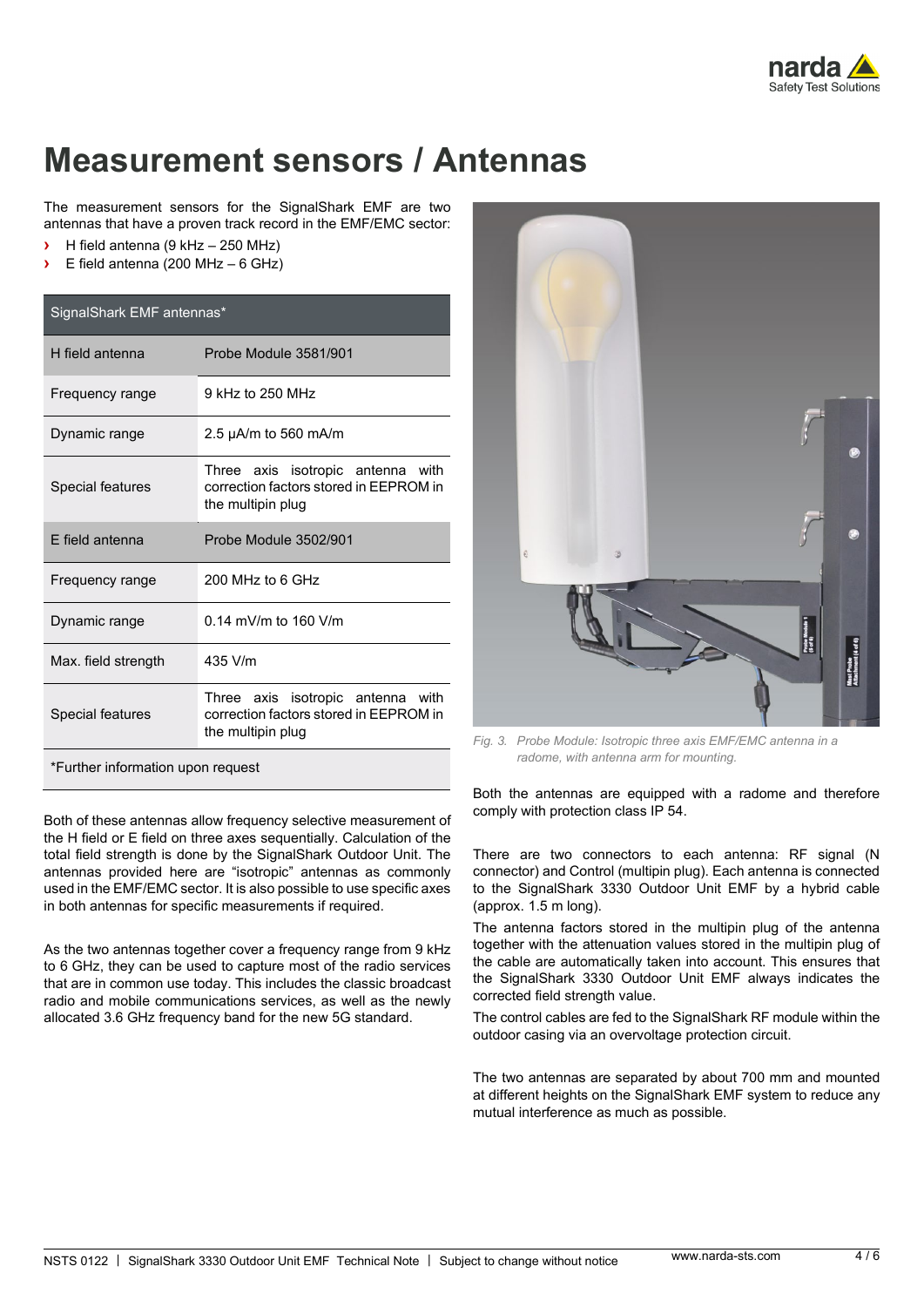

## **System architecture and terminology**



*Fig. 4. System overview*

#### **SignalShark EMF measuring station**

SignalShark EMF measuring stations basically consist of a SignalShark 3330 Outdoor Unit and two isotropic antennas fitted to an easy to assemble stand. They start up automatically as soon as they are connected to the power supply, log in to the mobile network, and start to transmit status messages. They can be controlled using network commands and autonomously perform measurements based on measurement package files.

#### **SignalSharkEMFBU**

The SignalSharkEMFBU software is installed on each measuring station and performs the actual measurements among other functions.

#### **SignalSharkEMFPC**

The optional available SignalSharkEMFPC PC software enables monitoring and control of the available measuring stations in the network. Measurement packages and limit value curves can be created using the software, which can then be transmitted to the measuring stations as part of a measurement assignment. Various

other network commands can also be transmitted to one or more measuring stations in addition to the actual measurement tasks.

#### **Measurement packages**

Measurement packages are XML based files that can be created and edited using a simple entry mask in the PC software. They contain all the information needed to enable a measuring station to perform a sequence of measurements. The measurement packages determine which frequency channels are to be measured and the parameter settings to be used (e.g. RBW, measurement time).

#### **Limit value curves**

Limit value curves are also realized as XML based files that are created and edited using a simple entry mask in the PC software. The maximum permitted level values for each frequency as defined in the particular standards can be set using them. These values can be used as thresholds for the measurement data that is to be saved.